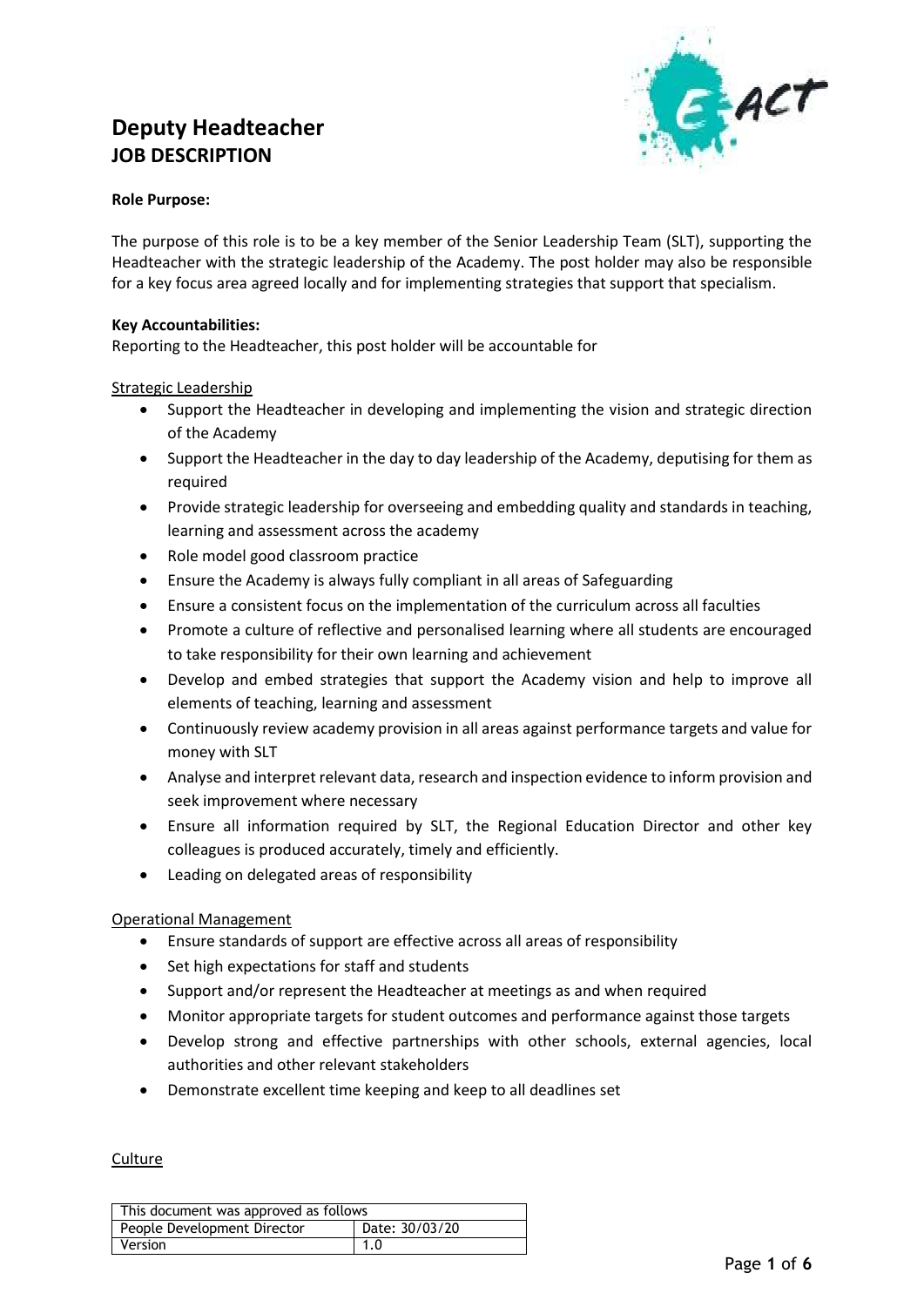Responsible for the Health and Safety, security and welfare of self and colleagues in accordance with E-ACT's policies and procedures, reporting all concerns to an appropriate person.



 Responsible for working in accordance with E-ACT's policy relating to the promotion of Equality, Diversity and Inclusivity

#### People Development and Management

- Effective strategic workforce planning based on data analysis and reports to forecast staffing needs, identify skills gaps for current and future demands and manage periods of peak work volumes to meet KPIs
- Actively lead and participate in the recruitment and selection process of new team members
- Coach, mentor and develop Assistant Heads and Middle Leaders with a view to developing strategic leadership and succession planning
- Coach, mentor and develop staff including overseeing new employee onboarding, agreeing objectives, performance management, appraisal and career planning and identify CPD needs and opportunities.
- Consciously create a spirit of team work amongst department members that promotes E-ACT values and policies, challenging unacceptable behaviours and addressing conflicts swiftly, instigating relevant procedures such as capability, disciplinary and grievance.
- Oversee the management of staff absence within your area of responsibility taking actions as appropriate in line with E-ACT policy and procedures, liaising with People Development and employee representatives
- Work within the departmental financial budget, ensure value for money from all procured services and supplies in line with E-ACT's Financial Management policies

Undertake any other duties appropriate to the grade of the post as requested by your Line Manager

E-ACT is committed to safeguarding and promoting the welfare of its students and expects all employees and volunteers to share in this commitment.

| This document was approved as follows         |  |  |  |  |
|-----------------------------------------------|--|--|--|--|
| Date: 30/03/20<br>People Development Director |  |  |  |  |
| Version<br>1.0                                |  |  |  |  |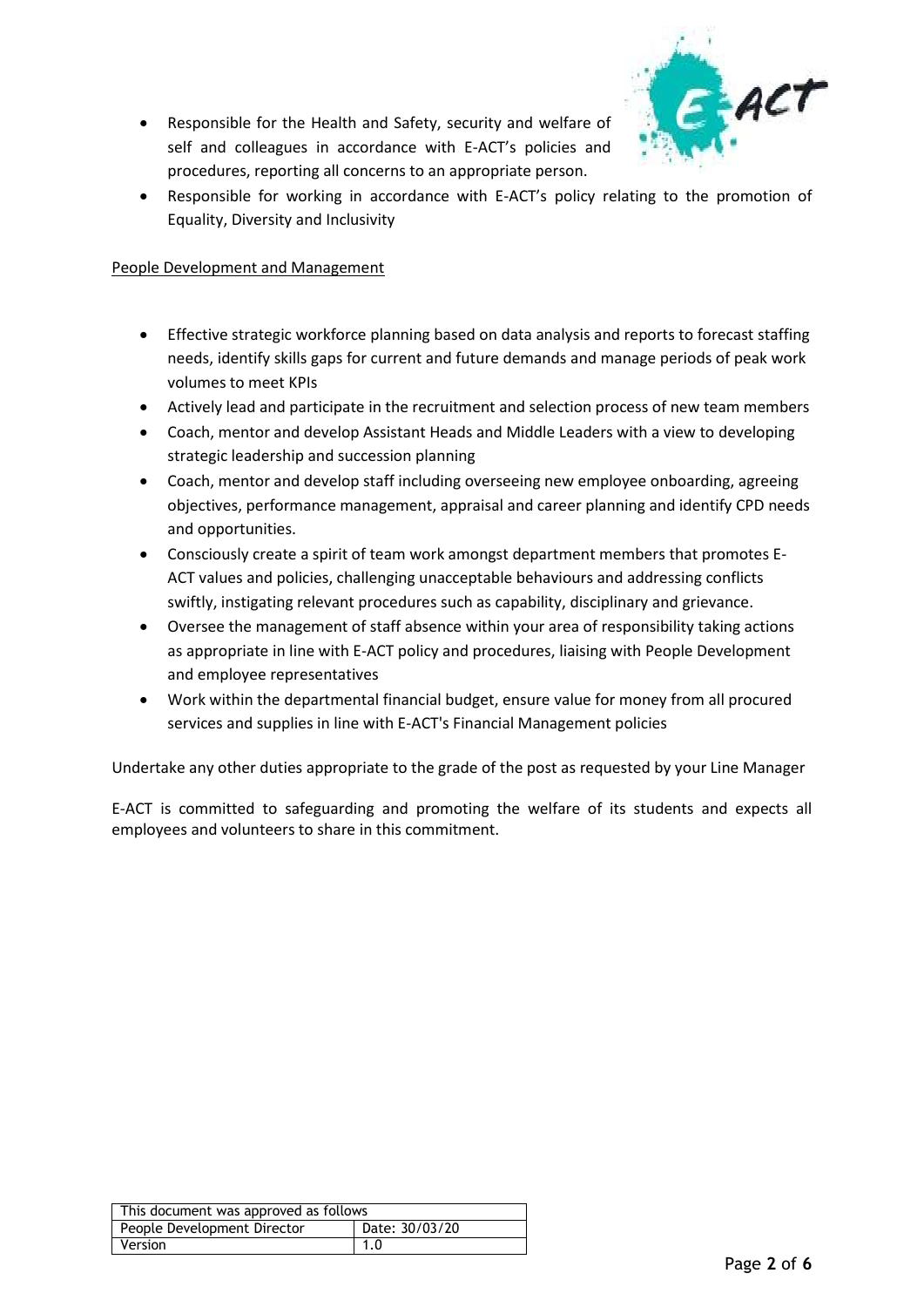

## **PERSON SPECIFICATION**

Whether you're a 3 year old in nursery learning to explore the world around you, an 18 year old preparing to go to university, a new teacher understanding the demands of the job, a Head Teacher leading the learning in your academy, a member of the regional team ensuring efficient and effective operations or a trustee scrutinising and challenging the CEO, we want every single person within E-ACT to be driven by three core values:

- We want everyone to *think big* for yourselves and for the world around you;
- We want everyone to *do the right thing* in everything you do, even when this means doing something that's hard, not popular or takes a lot of time;
- We want everyone to show strong *team spirit*, always supporting and driving your team forward

We really believe that if we all do the right thing, support our teams and we all think big, believe big, act big, then the results will be big too!

**This means that if you want to be part of E-ACT, you need to be able to embrace and embody these values in all that you do.**

| <b>Thinking Big</b> | Show energy, enthusiasm and passion for what you do<br>Demand the highest quality in all that you do, and in the work of your team<br>$\bullet$<br>Willing to champion new ideas and think beyond the status quo<br>$\bullet$<br>Show an ability to think creatively and 'outside of the box' in your area of<br>$\bullet$<br>expertise, continually seeking improvements in what you do to make the<br>organisation better<br>Be open to new ideas and change where it will have a positive impact on the<br>$\bullet$<br>organisation<br>Show a willingness to embrace different ideas and ways of thinking to improve<br>$\bullet$<br>E-ACT<br>Ability to 'look outside' - to continually learn about innovations in your field,<br>new ways of doing things, and bring that learning into your work<br>Commitment to self-development, and developing your wider Team<br>$\bullet$<br>Ability to self-reflect on yourself, your performance, and to think about how<br>$\bullet$<br>this could be improved further<br>Ability to encourage ideas from others in order to improve the organisation<br>$\bullet$<br>and build your team's confidence |
|---------------------|--------------------------------------------------------------------------------------------------------------------------------------------------------------------------------------------------------------------------------------------------------------------------------------------------------------------------------------------------------------------------------------------------------------------------------------------------------------------------------------------------------------------------------------------------------------------------------------------------------------------------------------------------------------------------------------------------------------------------------------------------------------------------------------------------------------------------------------------------------------------------------------------------------------------------------------------------------------------------------------------------------------------------------------------------------------------------------------------------------------------------------------------------------|
|                     |                                                                                                                                                                                                                                                                                                                                                                                                                                                                                                                                                                                                                                                                                                                                                                                                                                                                                                                                                                                                                                                                                                                                                        |
| Doing the           | Have integrity and honesty in all that you do<br>$\bullet$                                                                                                                                                                                                                                                                                                                                                                                                                                                                                                                                                                                                                                                                                                                                                                                                                                                                                                                                                                                                                                                                                             |
| <b>Right Thing</b>  | Make decisions that are based on doing the right thing, even when this means<br>that they're unpopular or will lead to more work                                                                                                                                                                                                                                                                                                                                                                                                                                                                                                                                                                                                                                                                                                                                                                                                                                                                                                                                                                                                                       |
|                     | Take responsibility and ownership for your area of work                                                                                                                                                                                                                                                                                                                                                                                                                                                                                                                                                                                                                                                                                                                                                                                                                                                                                                                                                                                                                                                                                                |
|                     |                                                                                                                                                                                                                                                                                                                                                                                                                                                                                                                                                                                                                                                                                                                                                                                                                                                                                                                                                                                                                                                                                                                                                        |

## **OUR VALUES**

| This document was approved as follows         |  |  |  |  |
|-----------------------------------------------|--|--|--|--|
| Date: 30/03/20<br>People Development Director |  |  |  |  |
| <b>Version</b><br>1.0                         |  |  |  |  |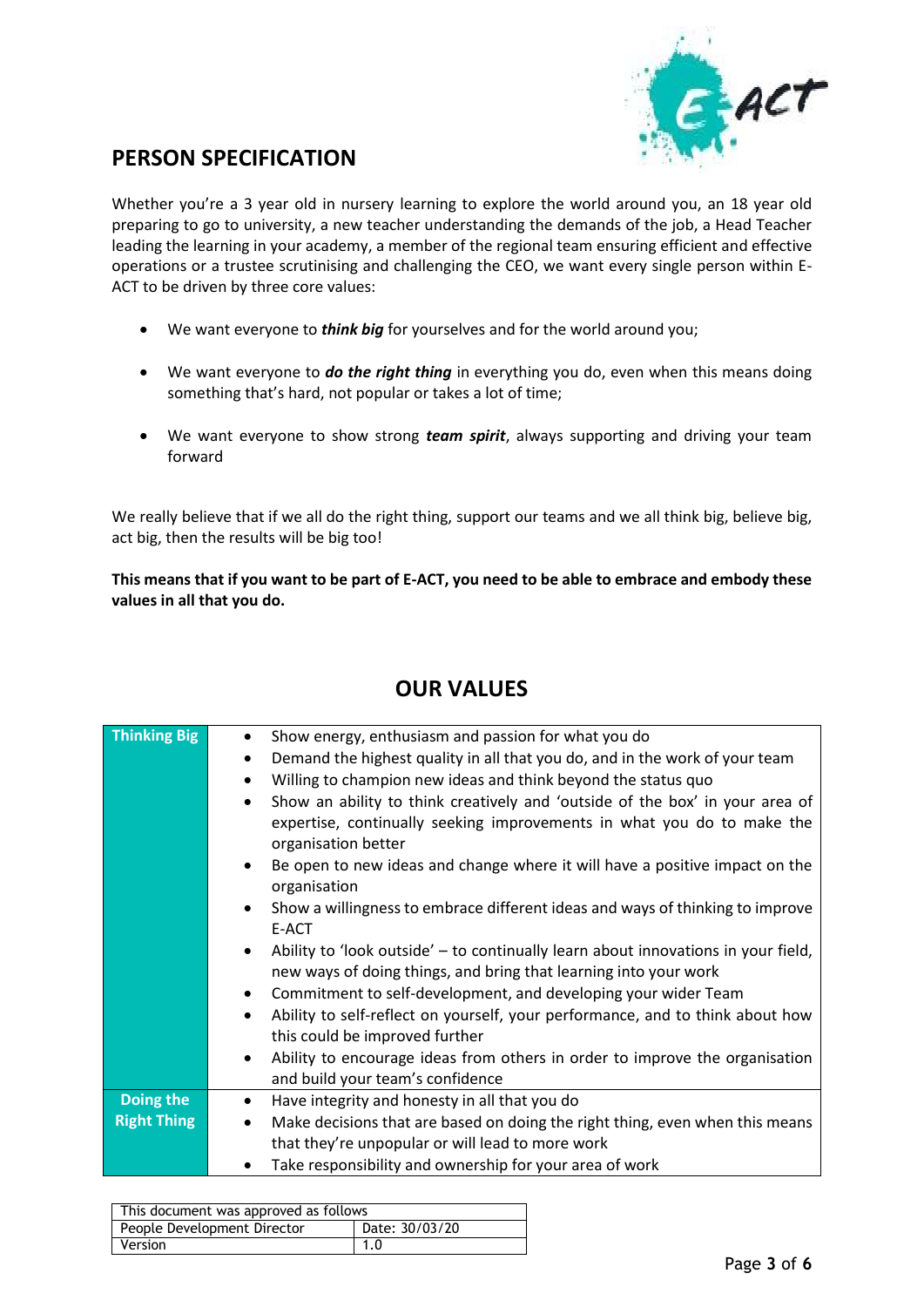

|                                      | Have difficult conversations or deliver difficult messages if that's what's<br>$\bullet$<br>required to do the right thing by our pupils<br>Be transparent and open<br>Be resilient and trustworthy<br>$\bullet$<br>Stand firm and stay true to our mission<br>$\bullet$                                                                                                                                                                                                                                                                                                                                                                                                                                                                                                                                                                                                                                                                                                                                                            |
|--------------------------------------|-------------------------------------------------------------------------------------------------------------------------------------------------------------------------------------------------------------------------------------------------------------------------------------------------------------------------------------------------------------------------------------------------------------------------------------------------------------------------------------------------------------------------------------------------------------------------------------------------------------------------------------------------------------------------------------------------------------------------------------------------------------------------------------------------------------------------------------------------------------------------------------------------------------------------------------------------------------------------------------------------------------------------------------|
| <b>Showing</b><br><b>Team Spirit</b> | Understand how you can have a greater impact as a team than you can as an<br>individual<br>Understand how you are part of your immediate team but also a much wider<br>$\bullet$<br>organisational team, in working towards our mission<br>Recognise that everyone is important within E-ACT, and show an ability to build<br>strong working relationships at every level<br>Recognise and celebrate the success and achievements, no matter how small,<br>of your colleagues<br>Be generous with sharing your knowledge to help to develop others<br>Understand and be willing to receive suggestions and input on your area of<br>work from others<br>Support your colleagues, even when this means staying a little later, or re-<br>prioritising some of your work<br>Be aware of other peoples' needs and show an ability to offer genuine support<br>Show an awareness and respect for peoples' differences, and recognise how<br>$\bullet$<br>different characteristics and personal strengths build dynamic and great teams |

| This document was approved as follows         |  |  |  |  |
|-----------------------------------------------|--|--|--|--|
| Date: 30/03/20<br>People Development Director |  |  |  |  |
| 1.0<br>Version                                |  |  |  |  |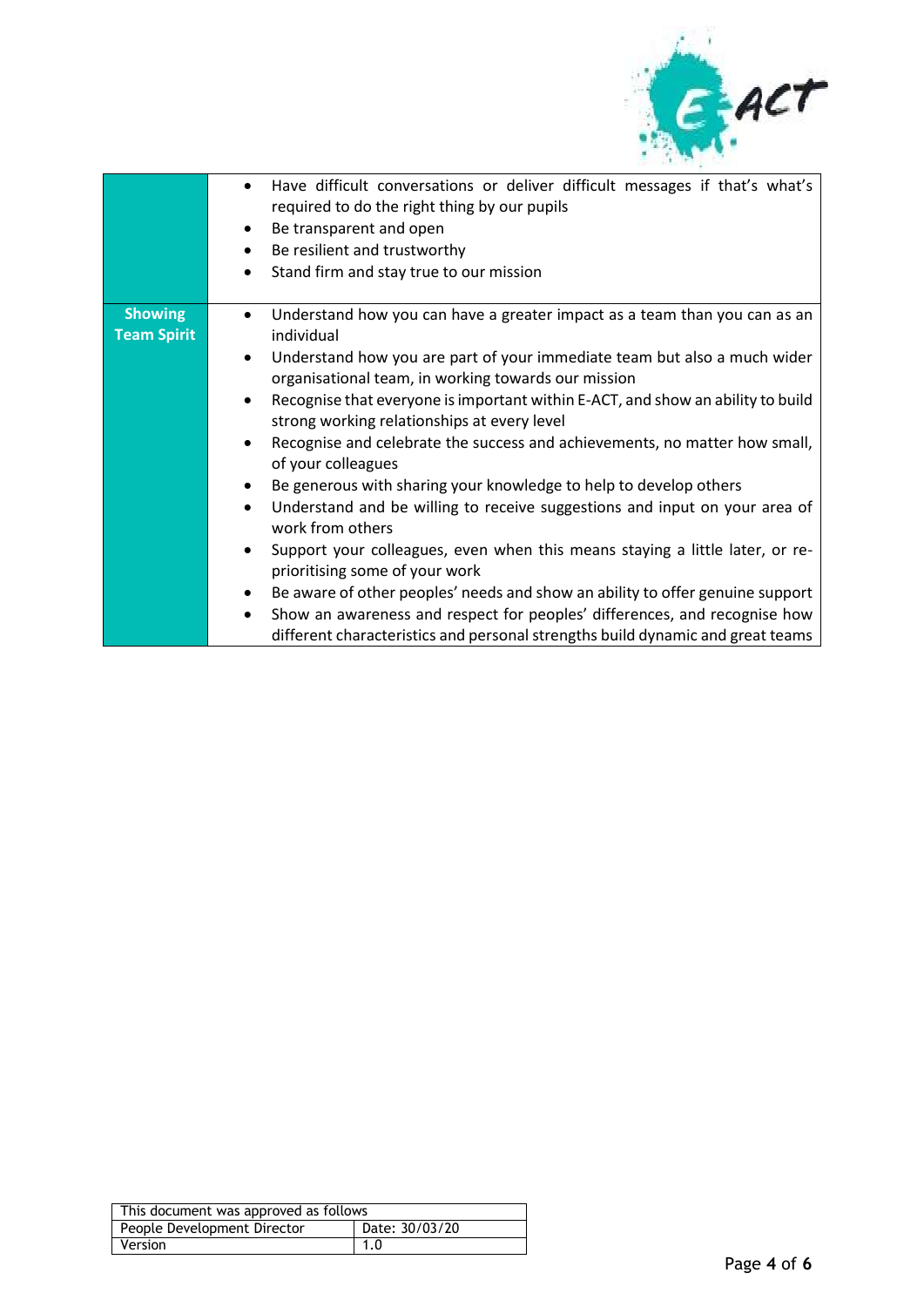

# **KNOWLEDGE, EXPERIENCE & SKILLS**

| Requirement      | Assessed at             |
|------------------|-------------------------|
| $E - E$ ssential | $A -$ Application Stage |

### **D –** Desirable **I –** Interview Stage

### **P –** During the probationary period

|                           |                                                                                                     | E                  | D | A                  | ı                  | P |
|---------------------------|-----------------------------------------------------------------------------------------------------|--------------------|---|--------------------|--------------------|---|
| <b>Organisational Fit</b> | <b>Thinking Big</b>                                                                                 | X                  |   | Χ                  | X                  | Χ |
|                           | Doing the Right Thing                                                                               | X                  |   | Χ                  | X                  | X |
|                           | <b>Showing Team Spirit</b>                                                                          | $\pmb{\mathsf{X}}$ |   | Χ                  | $\pmb{\mathsf{X}}$ | Χ |
| <b>Knowledge</b>          | Qualified teacher status or recognised equivalent                                                   | X                  |   | Χ                  | X                  |   |
|                           | Degree in related subject specialism                                                                | $\pmb{\mathsf{X}}$ |   | Χ                  | X                  |   |
|                           | Evidence of continuous professional development                                                     | $\pmb{\mathsf{X}}$ |   | Χ                  | $\pmb{\mathsf{X}}$ | X |
|                           | Additional relevant training in Safeguarding                                                        | Χ                  |   | X                  | X                  | Χ |
|                           | Senior leadership or management qualification (or<br>willing to work towards)                       | X                  |   | X                  | X                  |   |
|                           | Knowledge of National Curriculum requirements                                                       | X                  |   | X                  | X                  | X |
|                           | Knowledge of a creative range of pedagogic approad<br>to delivering your subject                    | X                  |   | X                  | X                  | X |
|                           | Knowledge of current education legislation, Ofsted<br>framework and best practice                   | X                  |   | X                  | X                  | X |
| <b>Experience</b>         | Ability to teach 'outstanding' lessons                                                              | X                  |   | X                  | X                  | X |
|                           | Proven success of improving student outcomes<br>within a school                                     | X                  |   | X                  | X                  | X |
|                           | Teaching experience with the age range                                                              | X                  |   | Χ                  | X                  | X |
|                           | Experience of successful management and<br>leadership of diverse teams                              | X                  |   | X                  | X                  | X |
|                           | Experience of implementing systems to support<br>attendance improvement                             | X                  |   | X                  | X                  | X |
|                           | Experience of using a range of technologies to<br>support student learning                          | X                  |   | X                  | X                  | X |
| <b>Skills</b>             | Ability to work effectively within a team<br>environment                                            | X                  |   | X                  | X                  | X |
|                           | Ability to work strategically and to seek and<br>implement creative solutions                       | $\mathsf X$        |   | $\pmb{\mathsf{X}}$ | $\pmb{\mathsf{X}}$ | Χ |
|                           | Excellent leadership skills and the ability to inspire<br>and challenge colleagues, peers and teams | X                  |   | X                  | X                  | X |
|                           | Ability to manage the performance of a diverse<br>range of staff                                    | X                  |   | X                  | X                  | X |
|                           | Highly effective organisational skills                                                              | X                  |   | X                  | X                  | X |

| This document was approved as follows         |             |  |  |  |
|-----------------------------------------------|-------------|--|--|--|
| Date: 30/03/20<br>People Development Director |             |  |  |  |
| <b>Version</b>                                | $\vert$ 1.0 |  |  |  |